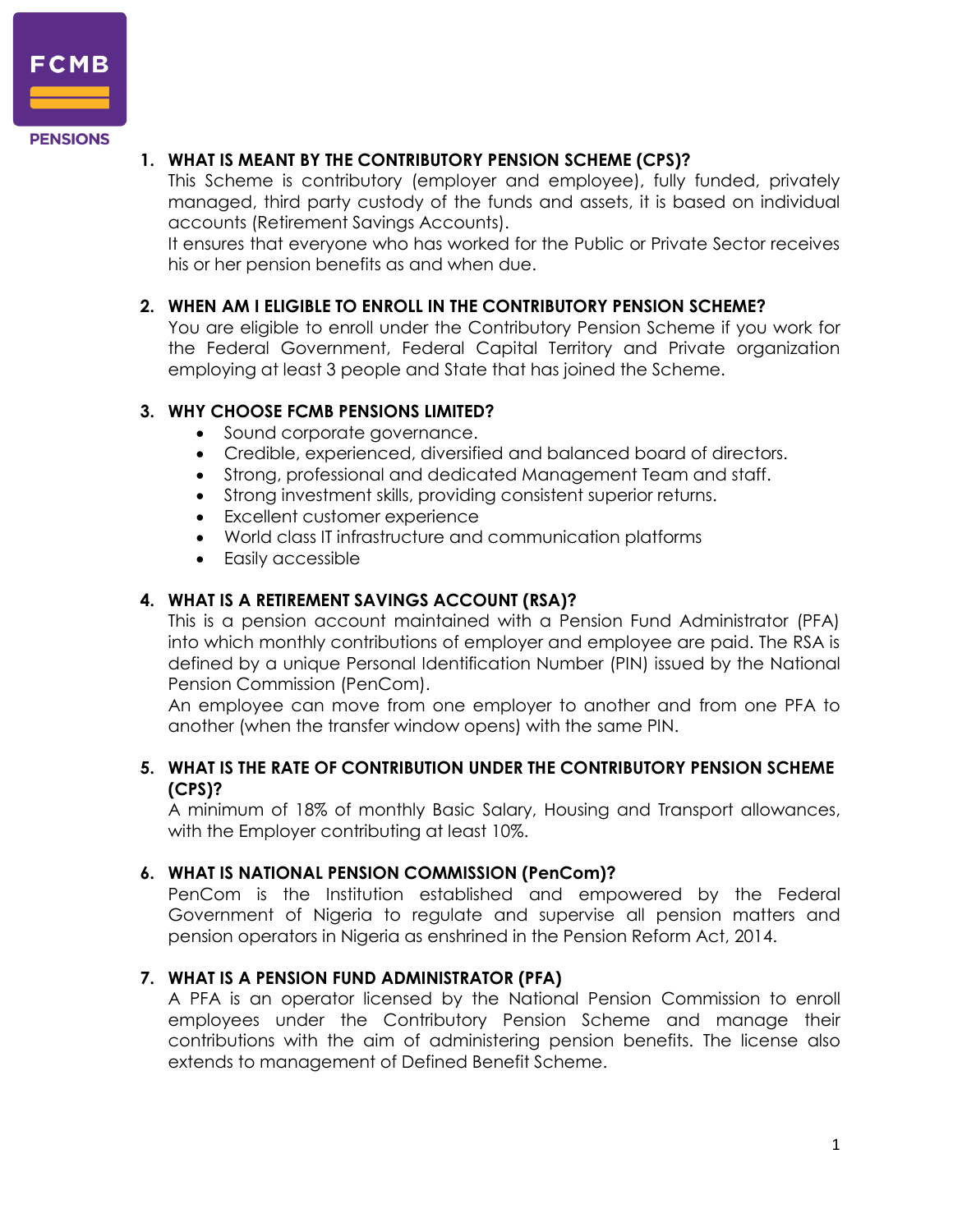## **8. WHAT IS A PENSION FUND CUSTODIAN (PFC)?**

A PFC is an operator licensed by PenCom to collect and also hold pension assets in custody on behalf of PFAs.

## **9. HOW DO I IMPROVE MY PENSION PAYOUT AT RETIREMENT?**

- 1. You can improve the amount of your pension payout at retirement by ensuring prompt remittance of monthly contributions by your employer.
- 2. By making voluntary contributions. Follow the steps below to start making Voluntary Contributions into your RSA.
	- I. Choose an amount that is convenient for you to contribute, in addition to your Pension Contributions.
	- II. Download our Voluntary Contribution Instruction Form from our website or pick a copy at our nearest office. Complete the document and submit to your Employer to commence deductions.
	- III. You can also make use of our pension calculator which is available on our Mobile App to calculate your pension.

## **10. I WORK IN THE PUBLIC SECTOR AND MY RSA IS UNFUNDED WHAT SHOULD I DO?**

For an organization funded by the National Pension Commission (PenCom), the Commission is responsible for remitting the pension contributions of Employees based on computation using the Nominal Roll.

Please contact the Accounts Department of your organization for inclusion of your RSA PIN and Name in the Nominal Roll, which it would submit to PenCom for remittance of your Pension Contributions.

## **11. I WORK IN THE PUBLIC SECTOR AND MY RSA IS UNFUNDED WHAT SHOULD I DO?**

For an organization funded by Integrated Personnel and Payroll Information System (IPPIS), the Office of the Accountant General of the Federation is responsible for remittance of your Pension Contributions.

Kindly contact the Pension Desk Officer of your organization for submission of your IPPIS number; this would enable remittance of your Pension Contributions into your Retirement Savings Account.

# **12. I WORK IN THE PRIVATE SECTOR AND MY RSA IS UNFUNDED WHAT SHOULD I DO?**

Organizations under this sector are self-funding.

Submit your Welcome Letter, which contains your Name and RSA PIN along with our remittance details to the HR/Personnel Manager of your organization.

## **13. HOW DO I REMIT FUNDS INTO RSAS OF EMPLOYEES OF MY ORGANIZATION?**

Download our procedure and format for pension remittance and pension contributions schedule template via [https://www.fcmbpensions.com/cms/uploads/downloads/PROCEDURE\\_FOR\\_PE](https://www.fcmbpensions.com/cms/uploads/downloads/PROCEDURE_FOR_PENSION_REMITTANCES.pdf) [NSION\\_REMITTANCES.pdf](https://www.fcmbpensions.com/cms/uploads/downloads/PROCEDURE_FOR_PENSION_REMITTANCES.pdf) and [https://www.fcmbpensions.com/cms/uploads/downloads/PENSIONS\\_CONTRIBUT](https://www.fcmbpensions.com/cms/uploads/downloads/PENSIONS_CONTRIBUTIONS_SCHEDULE_TEMPLATE.xls) [IONS\\_SCHEDULE\\_TEMPLATE.xls](https://www.fcmbpensions.com/cms/uploads/downloads/PENSIONS_CONTRIBUTIONS_SCHEDULE_TEMPLATE.xls) respectively.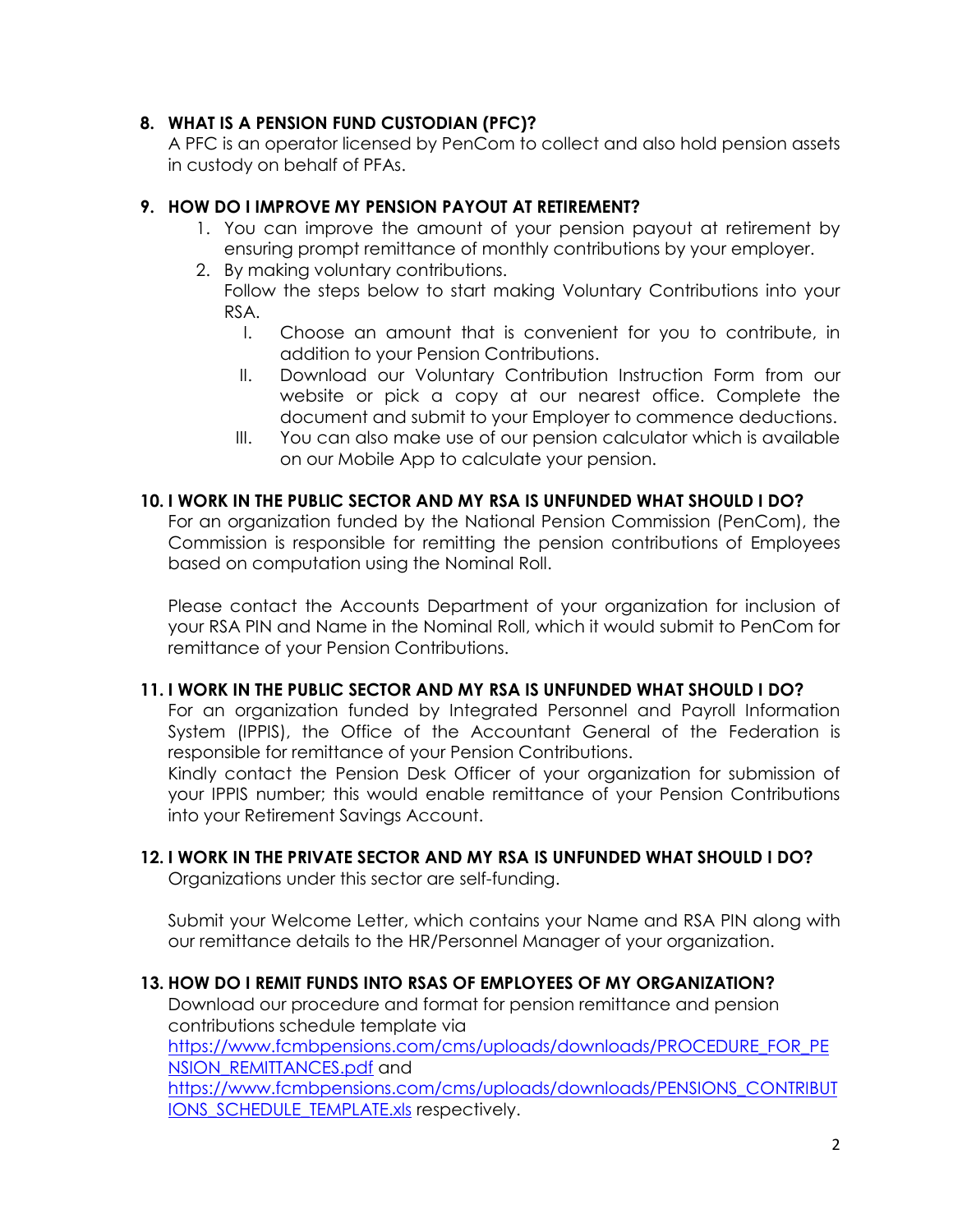You may chat with us on [www.fcmbpensions.com](http://www.fcmbpensions.com/) or contact us via [info@fcmbpensions.com](mailto:info@fcmbpensions.com) or call us on: 08059580002, 08032752888 and 07080633004 for further information.

### **14. ARE EMPLOYERS ENTITLED TO FEEDBACK ON PENSION REMITTANCE?**

Yes! All you need to do at FCMB Pensions is to send a mail to [econtributions@fcmbpensions.com](mailto:econtributions@fcmbpensions.com) providing the following;

Contact Name, Contact Email, Contact Number and Contact address to enable us update your record in our database.

For further information, we can be reached on 09038853009.

#### **15. WHAT IS VOLUNTARY CONTRIBUTIONS AND WHAT ARE THE FEATURES?**

Voluntary Contributions represents contributions which an RSA holder can contribute voluntarily into his or her Retirement Savings Account through an Employer.

#### **Features include;**

- Voluntary Contributions like RSA contributions must come from an Employer.
- Voluntary Contributions are tax-exempt; however, tax will be paid on the income made from investment.
- Voluntary Contributions helps to increase contributions in Retirement Savings Account of an RSA holder thereby securing comfortable life after retirement as it helps to boost RSA balance.
- You can make 50 % withdrawal of your Voluntary Contributions once in two years. However, the return on investment would be taxed (not the principal) if withdrawal is made within 5 years from date of first contribution.
- For Voluntary Contributions, you are at liberty to decide the amount and frequency of contributions monthly or quarterly.
- Voluntary Contributions attracts return on investment.

### **16. I HAVE NOT YET REGISTERED WITH A PENSION FUND ADMINISTRATOR, WHAT SHOULD I DO?**

To register with us simply view our branch locations via <https://www.fcmbpensions.com/locate.php> and walk into our nearest office to register.

### **17. CAN MY EMPLOYER OR A PENSION FUND ADMINISTRATOR ACCESS THE FUNDS IN MY RETIREMENT SAVINGS ACCOUNT?**

No, not at all. Neither your Employer nor your PFA can access funds in your RSA. Funds can only be accessed by you at the appropriate time.

### **18. WHAT DO I DO IF I HAVE A COMPLAINT OR ENQUIRY REGARDING MY RETIREMENT SAVINGS ACCOUNT?**

We can be reached via the following communication channels;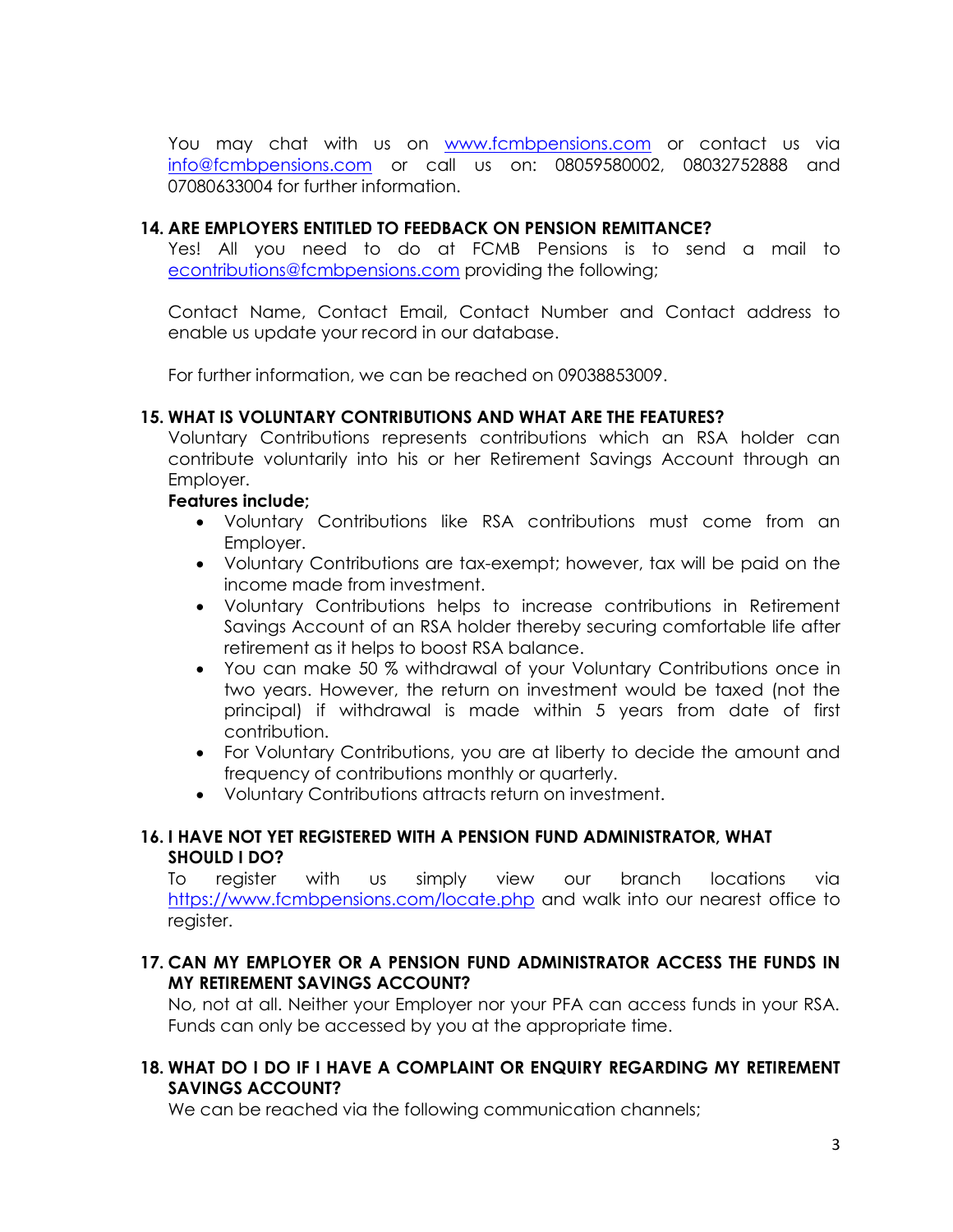- Call centre: 07080633004, 08059580002 and 08032752888
- **Email:** [info@fcmbpensions.com](mailto:info@fcmbpensions.com)
- **Chat:** [www.fcmbpensions.com](http://www.fcmbpensions.com/)

#### **19. WHAT IS UNIT PRICE?**

Unit price is a measure of the value of the fund in which your contributions is a part of. It represents the fund price as at the day your contributions is credited into your Retirement Savings Account.

### **20. WHAT IS UNIT?**

Unit is the quantity of your investment holdings in fund which if multiplied by the unit price at any particular point in time gives your investment value or current balance.

### **21. WHAT IS RSA BALANCE?**

RSA balance is the total contributions in your Retirement Savings Account including Return on Investment.

### **22. WHAT SHOULD I DO WHEN I CHANGE FROM ONE EMPLOYER TO ANOTHER?**

Changing Employer does not affect your Pension Contributions in the Contributory Pension Scheme.

You would be required to make use of the same RSA PIN till you retire. Simply submit your RSA PIN and NAME to the Accounts Department of your organization download our Data Update Form from our website and submit to our nearest office for update of your Employer record in our Database.

## **23. HOW DO I USE THE FCMB PENSIONS MOBILE APP?**

Follow the simple steps below to view your RSA details on our Mobile App;

- Visit Google Play Store to download our Mobile App on your Android device (Search with "FCMB PENSIONS")
- Launch FCMB Pensions Mobile App
- Supply your RSA PIN("PEN" in capital letters), Phone Number that you registered with and Access Code
- Click on Account Login
- Click on Login

## **24. WHAT ARE THE BENEFITS OF USING THE FCMB PENSIONS MOBILE APP?**

The FCMB Pensions Mobile App allows you to access your pension account 24/7 in the comfort of your Home, Office or Anywhere. With the FCMB Pensions Mobile App, you can do the following;

- Check your RSA balance
- Generate RSA Statement
- Calculate your pension using the Pension Calculator
- View branch locations nationwide
- View Frequently Asked Questions
- View information about us
- View your Account Officer's details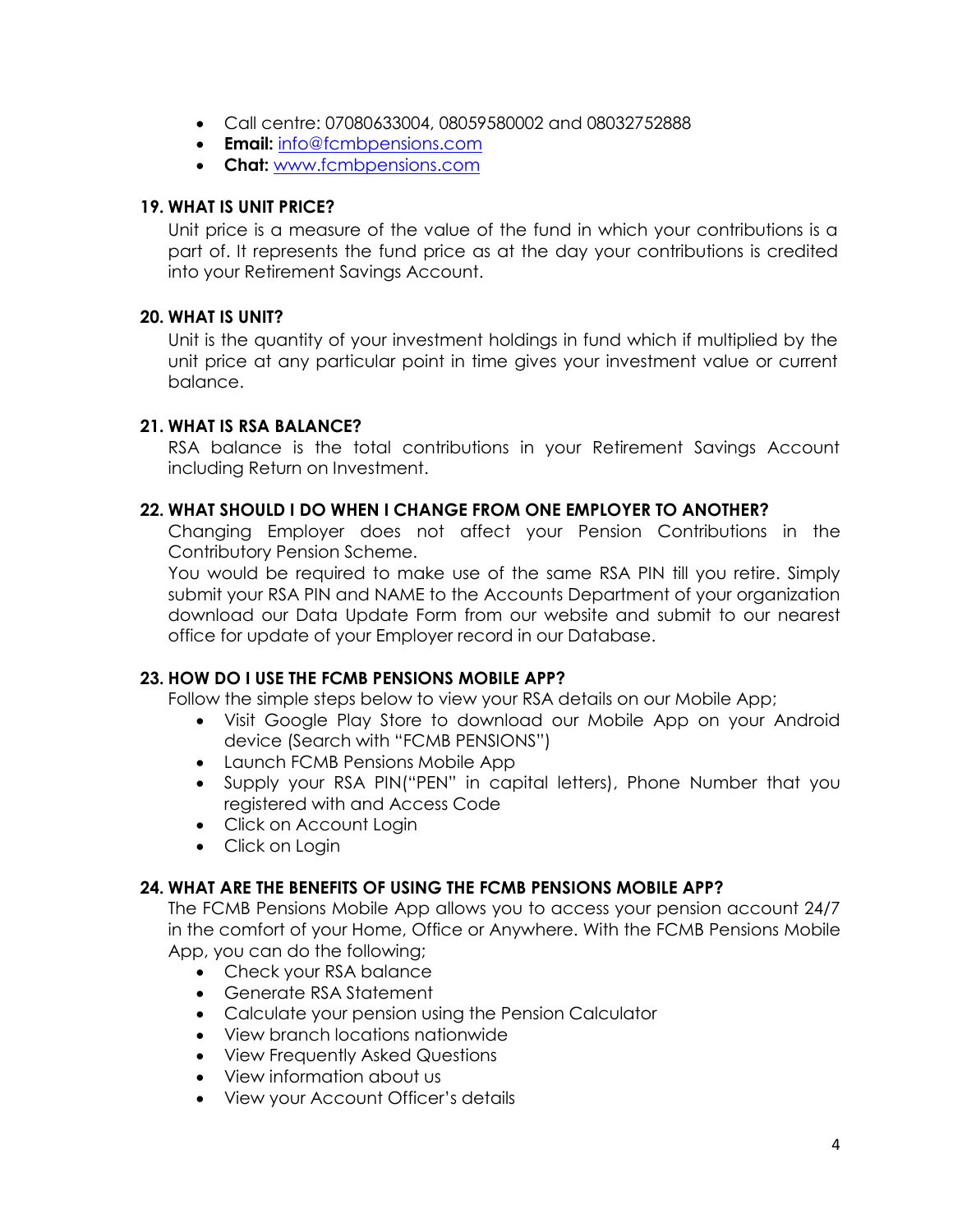• View your profile

### **25. WHAT ARE THE TYPES OF BENEFITS AVAILABLE?**

- Lump Sum & Programmed Withdrawal/Annuity
- En bloc payment
- Temporary access to RSA (25 %) payment
- Death Benefits payment
- Voluntary Contributions payment
- Nigeria Social Insurance Trust Fund (NSITF) payment

## **26. HOW SAFE IS THE CONTRIBUTORY PENSION SCHEME?**

The scheme is very safe, the custody arrangement ensures separation of functions between PFAs that manage the assets and PFCs that keep them. There is also strong supervision by the National Pension Commission.

## **27. CAN I ACCESS MY RSA ONLINE?**

Yes, you can view your RSA details online 24/7, simply log on to [https://web.fcmbpensions.com/enpower\\_web/](https://web.fcmbpensions.com/enpower_web/) supply your username and password to begin.

## **28. AM I CHARGED FOR THE E-STATEMENTS THAT I RECEIVE?**

Not at all, we send e-statements to our clients at absolutely no cost.

## **29. CAN I CONTINUE TO CONTRIBUTE TO MY RSA AFTER I HAVE RETIRED AND ACCESSED MY RETIREMENT BENEFITS?**

Yes, a retiree receiving monthly pensions, who secures another employment after retirement can continue to contribute to his RSA. The contributions received will be credited to the retiree's account as Voluntary Contributions and can be accessed at your convenience

## **30. CAN I APPLY FOR ANOTHER 25% AFTER I HAVE PREVIOUSLY ACCESSED ONE?**

No. You are only allowed to access 25% of your RSA balance once. The remaining RSA balance will be accessed at the age of 50 years or at retirement (whichever comes later).

# **31. MY ONLINE ACCOUNT HAS BEEN LOCKED/I HAVE FORGOTTEN MY ONLINE CREDENTIALS, HOW DO I RESET IT?**

For password reset on your online account, simply call us on 07080633004, 08059580002 or 08032752888 or chat with us via [www.fcmbpensions.com](http://www.fcmbpensions.com/)

You may send us an email via the email that you provided while registering your Retirement Savings Account with us.

## **Note:**

All channels are available on Monday to Friday from 8:00am to 5:00pm.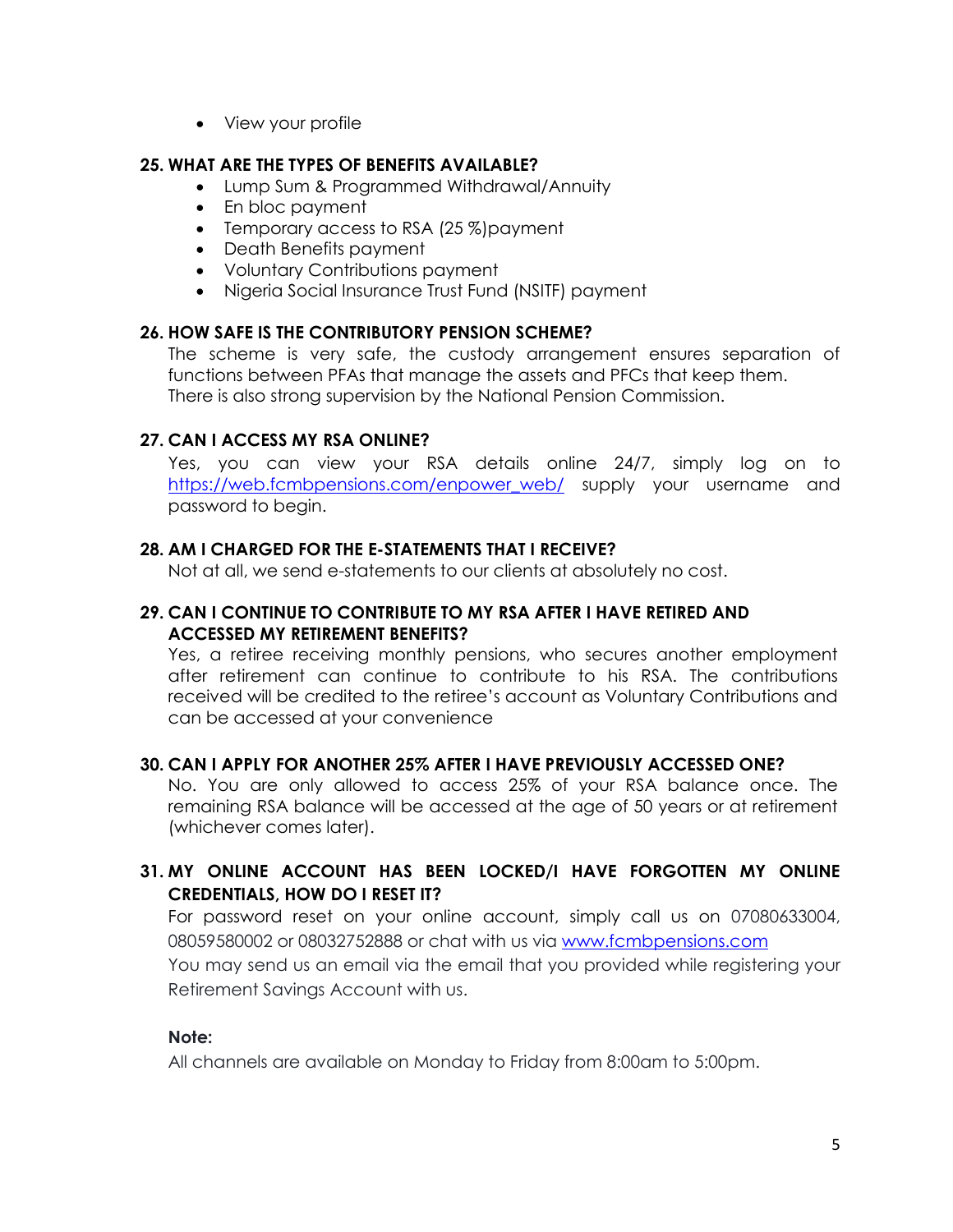## **32. IS IT POSSIBLE TO UPDATE MY DETAILS ONLINE?**

Yes, you can update your phone number, email address and residential address via our online portal.

- Click on the client login from the website [www.fcmbpensions.com.](http://www.fcmbpensions.com/)
- In the "returning member" section, supply the username and password to your RSA account online
- Click login
- Click on "UPDATE" under **Biodata**
- Click on the link highlighted in red with the caption "**Please click here to update your biodata**"
- A page titled "Welcome to RSA Update portal" will be displayed
- In this page you would be required to enter your RSA PIN(12 Digits including the "PENXXXXXXXXXXXX")
- Click submit
- The application displays your old phone number, e-mail and residential address also displaying another section where the new details can be captured.
- Enter the details you may wish to update in the section provided for new information and click update.
- After successfully updating your record, you would receive a notification "Your update request was successful" and an email will be sent immediately to your registered email displaying the information you updated.

### **33. WHY DON'T I RECEIVE E-MAIL ALERT ON MY RETIREMENT SAVINGS ACCOUNT?**

We send E-mail notification on any remittance made into Retirement Savings Accounts as they occur and E-statement on quarterly basis to clients with registered email addresses. However, hardcopy RSA Statements are delivered to clients without registered email addresses.

It may be that your email address or contact address changed and you did not notify us. You would be required to contact us via our Live Chat: [www.fcmbpensions.com](http://www.fcmbpensions.com/) or call us on 07080633004; this is to enable us update your record in our database.

#### **34. WHY DON'T I RECEIVE SMS ALERT ON MY RETIREMENT SAVINGS ACCOUNT?**

We send SMS notification on any remittance made into Retirement Savings Accounts as they occur.

It may be that your phone number changed and you did not notify us. You would be required to contact us via our Live Chat: [www.fcmbpensions.com](http://www.fcmbpensions.com/) or call us on 07080633004; this is to enable us update your record in our database.

### **35. WHERE CAN I OBTAIN DEATH CERTIFICATE TO PROCESS DEATH BENEFITS APPLICATION?**

A Death certificate can be obtained from the hospital where the client died, in a situation where the deceased did not pass on in a hospital; the next of kin of the deceased would be required to obtain a death certificate from National Population Commission.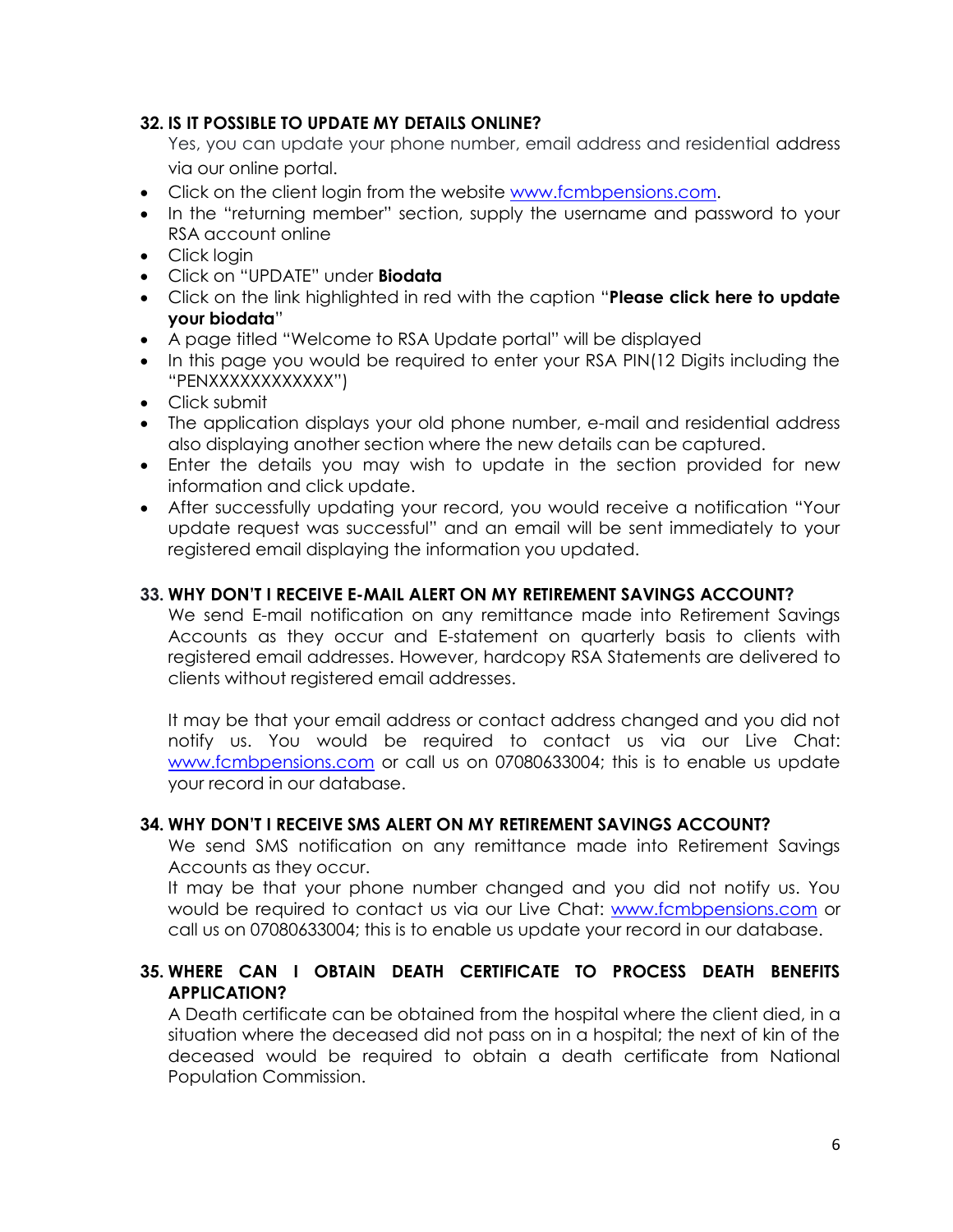For more information, please visit [http://population.gov.ng/faq/process-for](http://population.gov.ng/faq/process-for-obtaining-a-death-certificate/)[obtaining-a-death-certificate/](http://population.gov.ng/faq/process-for-obtaining-a-death-certificate/)

### **36. WHERE CAN I OBTAIN LETTER OF ADMINISTRATION TO PROCESS DEATH BENEFITS?**

A Letter of administration can be obtained from Probate Registry of a High Court of Justice in the 36 states.

### **37. WILL THE CONTRIBUTIONS LEAD TO A DECREASE IN MY MONTHLY EMOLUMENTS?**

Your pension contributions are savings out of your emoluments towards achieving a comfortable life at retirement. Your employer is required to contribute 10% of your Basic Salary, Housing and Transport allowance while you make 8% making it minimum monthly contributions of 18%.

#### **38. ARE PENSION CONTRIBUTIONS PAID TO THE PFA?**

Not at all, pension contributions are remitted directly to the Pension Fund Custodian by an employer; as the funds are to be held on the instruction of the Pension Fund Administrator, before investment decision is carried out.

### **39. IS A RETIREMENT SAVINGS ACCOUNT OPERATED LIKE A BANK ACCOUNT?**

For Retirement Savings Account, the regulation does not allow a contributor to withdraw funds from his or her RSA until he or she is out of service or attains the age of retirement.

### **40. ARE PENSION CONTRIBUTIONS TAX FREE?**

Pension contributions in the Contributory Pension Scheme are tax-exempt; however, tax will be paid on the income made from investment.

### **41. CAN I MOVE MY RETIREMENT SAVINGS ACCOUNT FROM ONE PENSION FUND ADMINISTRATOR TO ANOTHER?**

An RSA holder would be allowed to transfer his or her RSA from one Pension Fund Administrator to another when the National Pension Commission provides approval for transfer of RSAs between PFAs and it would be published on its website.

### **42. WHAT IS THE ROLE OF THE FEDERAL GOVERNMENT IN THE CONTRIBUTORY PENSION SCHEME?**

The National Pension Commission was established by the Federal Government and is charged with the responsibility of regulating and supervising activities in the Contributory Pension Scheme. The Federal Government also plays a role in timely remittances such as Accrued rights, Monthly contributions e.t.c.

## **43. WHAT HAPPENS WHEN THERE IS A CHANGE IN GOVERNMENT?**

The Pension Reform Act as amended in 2014 was passed into law by the National Assembly with the approval of the president of the Federal Republic of Nigeria. Hence, a change of government will not affect the law unless it is repealed and/or amended by the National Assembly through amendment procedures under the constitution of the Federal Republic of Nigeria.